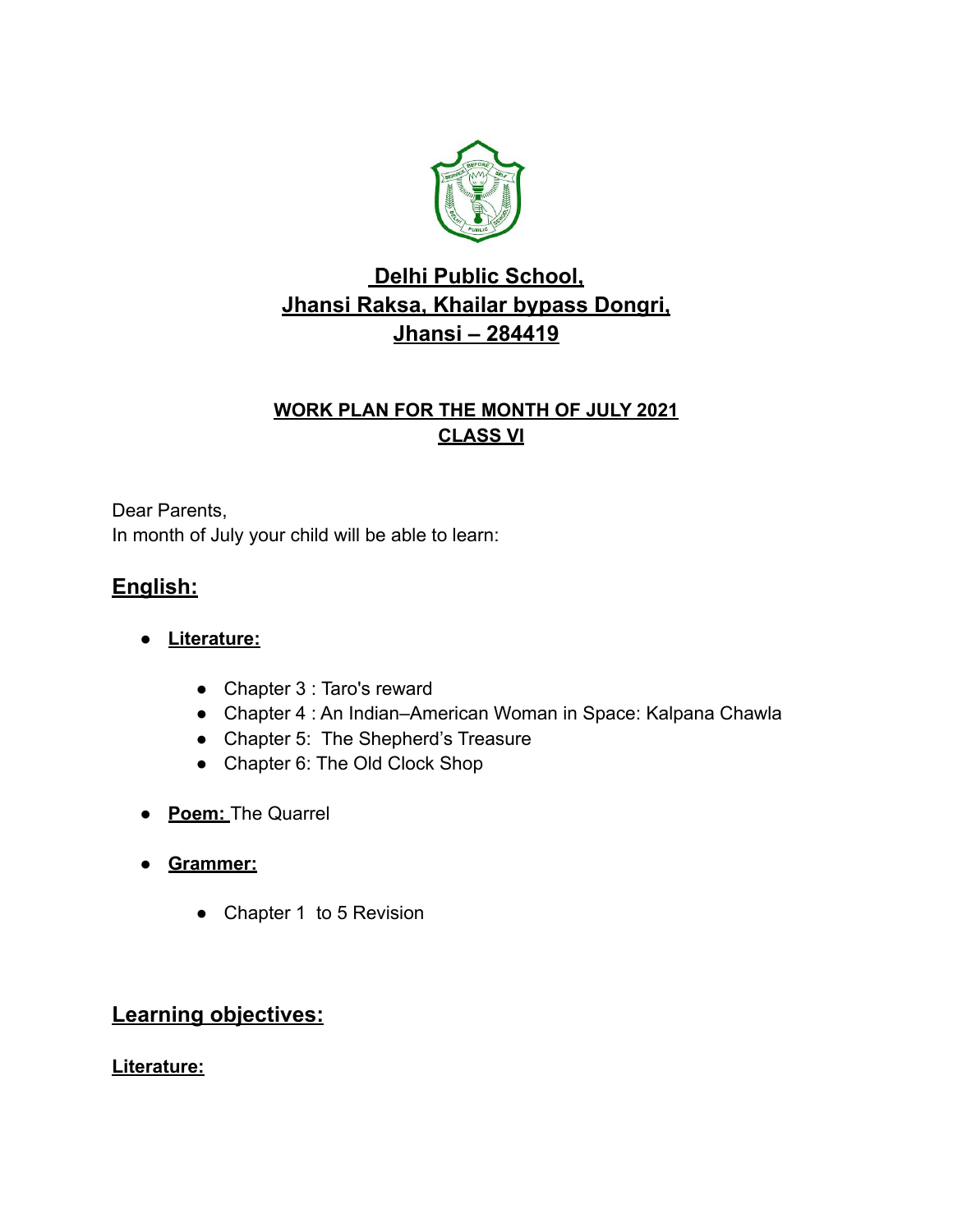- Read a poem about relationship between brother and sister
- In all the chapters learned about the importance of hardwork, Our Greatest astrologer Kalpana Chawala and beautiful story of old clock shop

#### **Grammar:**

● Revision of Noun and Pronoun and different types of Nouns: Common noun, Abstract noun, Collective noun and proper noun and its usage

#### **Maths:**

- Chapter 3: Playing with numbers
- Chapter 4: Basic Geometrical Ideas

#### **Learning Objective:**

- Learn about factors and multiples.
- Learn how to divide numbers easily.
- Explore the application of factors and multiples.
- Learn about geometrical elements around us.
- Understand the relationship between two or more lines.

### **Science**

- Chapter 4: Heat
- Chapter 5: Acid base and salt

#### **Learning Objectives:**

- Explore about transformation of heat, Measurement of temperature
- We will learn about difference between Acid , Base and Salt
- We will explore about Natural Indicator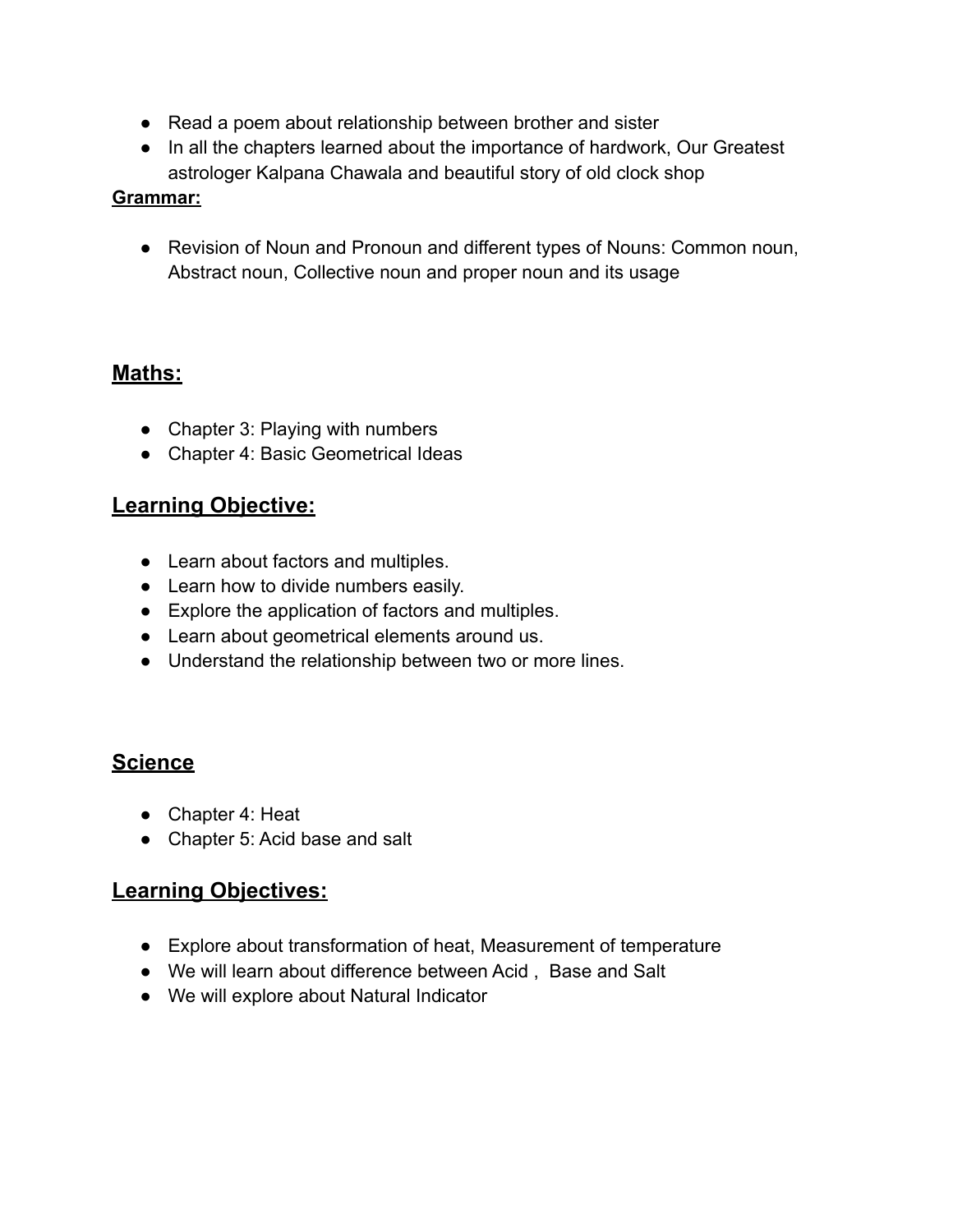## **S.ST.:**

- Chapter 2: On the Trail of the Earliest People
- Chapter 3: From Gathering to Growing Food

#### **Learning Objectives:**

- Learn to appreciate the skills and knowledge of hunter-gatherers
- Students will identify stone artefacts as archaeological evidence, and making deductions from them
- Appreciate the diversity of early domestication
- Identify the material culture generated by people in relatively stable settlements
- Understand strategies to analyse the above

#### **Computer:**

● Chapter 1: Create and send Invitation

#### **Learning Objectives:**

- Few features of MS word
- Mail merge

#### **Sanskrit:**

● पाठ 4: िव&ालय

#### **Learning Objectives:**

• विद्यार्थियों में संस्कृत भाषा के प्रति रुचि जागृत करना संज्ञा शब्द से परिचित कराना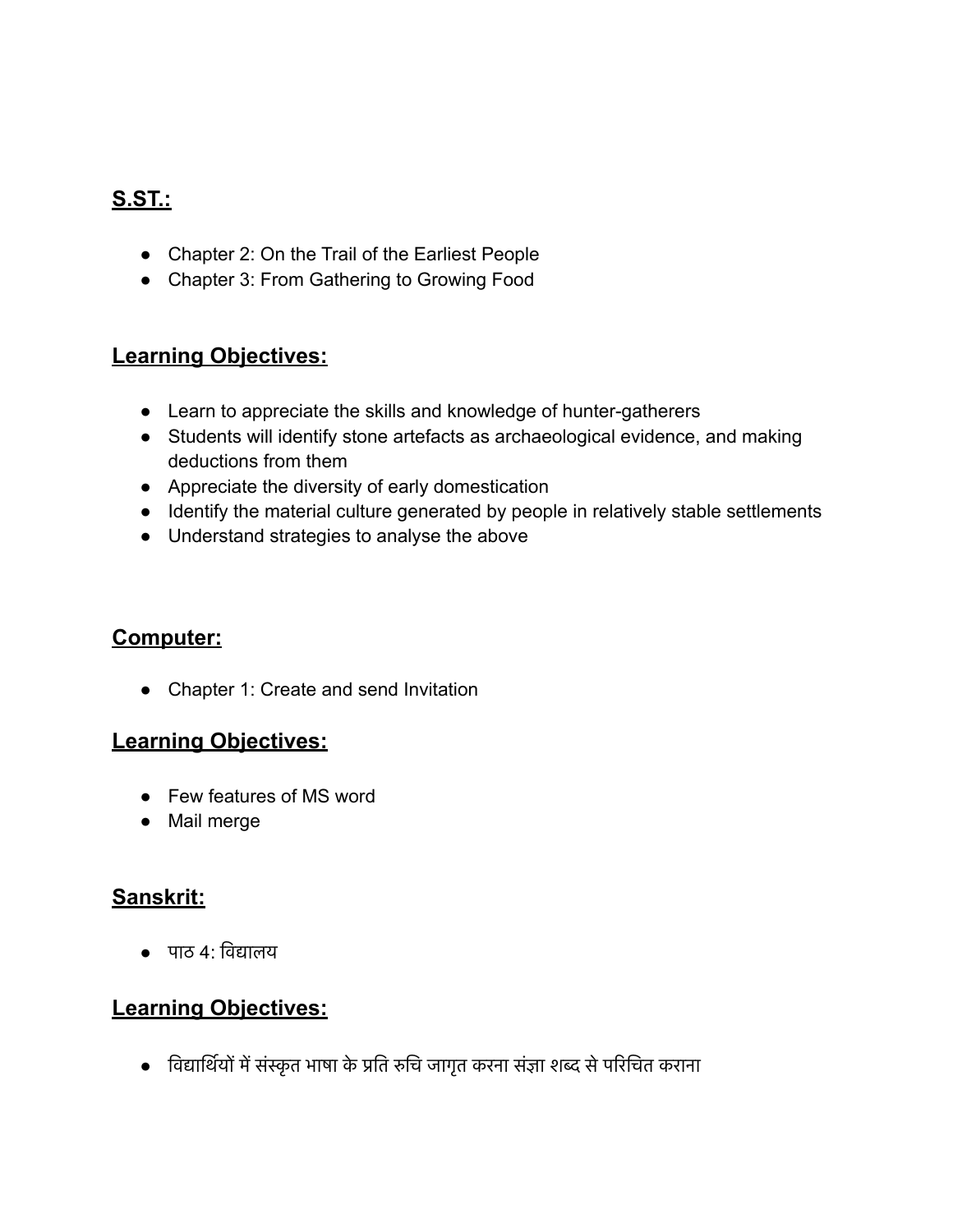## **िहंदी:**

- **िहंदी सािह(**:
	- पाठ 3 -नादान दोस्त कौशल
	- पाठ 4-चांद से थोड़ी सी गप्पे कौशल

# **लिन,ग ऑ/ेि2व- :**

- हमें हमेशा पशु पक्षियों से प्रेम करना चाहिए।
- चांद के आकार एवं उनकी चंचल शरारतो के बारे में बताया गया है।

## ● **िहंदी 4ाकरण**

• पाठ 2 -वर्ण विचार कौशल

## **लिन,ग ऑ/ेि2व- :**

• वर्ण एवं वर्णो के भेदों से अवगत होना।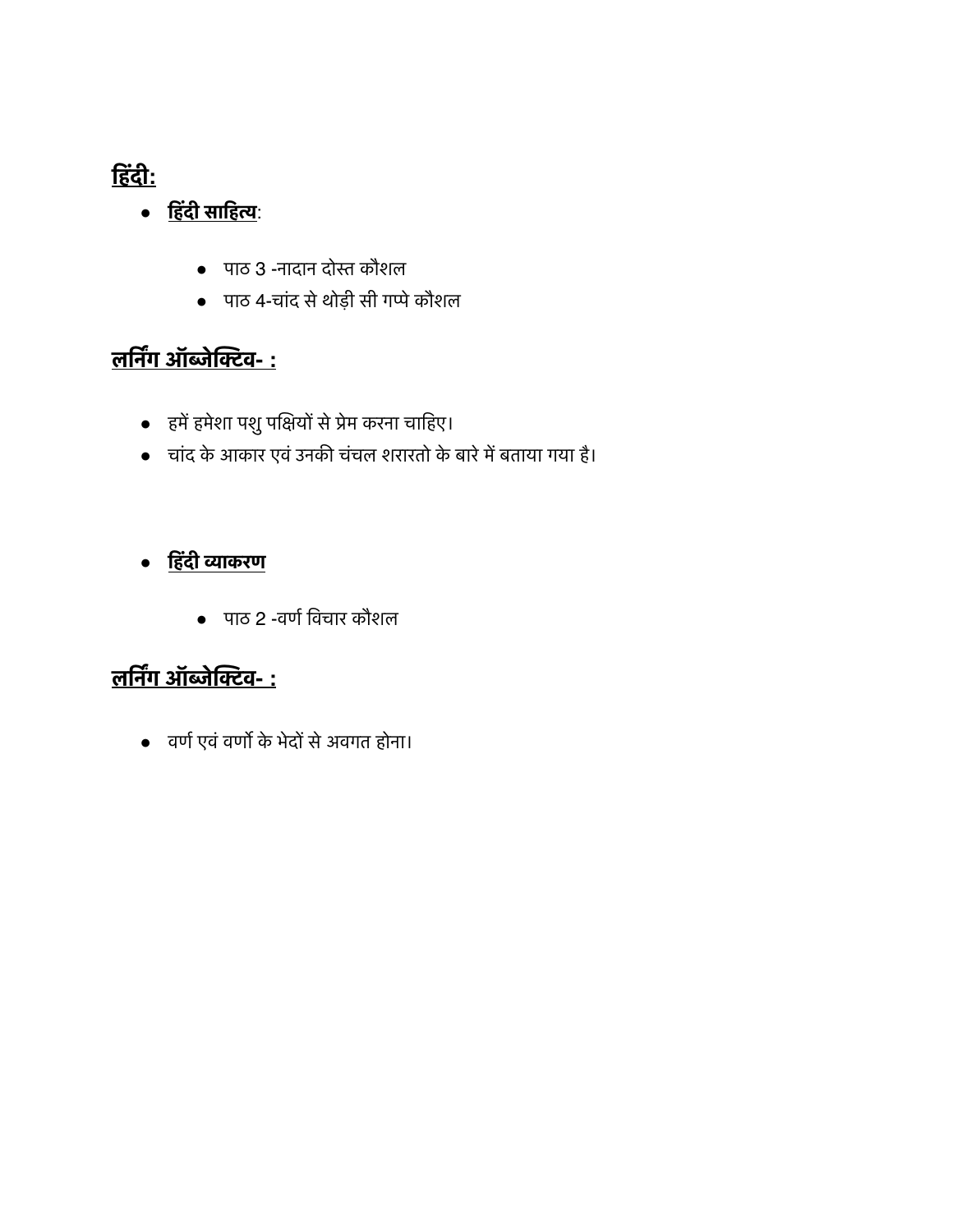# **Hindi Kavita**

#### $\ddot{\bullet}$ अब यह चिड़िया कहाँ रहेगी

आँधी आई जोर शोर से, डालें टूटी हैं झकोर से। उड़ा घोंसला अंडे फूटे, किससे दुख की बात कहेगी! अब यह चिड़िया कहाँ रहेगी?

हमने खोला आलमारी को, बुला रहे हैं बेचारी को। पर वो चीं-चीं कर्राती है घर में तो वो नहीं रहेगी!

घर में पेड़ कहाँ से लाएँ, कैसे यह घोंसला बनाएँ! कैसे फूटे अंडे जोड़े, किससे यह सब बात कहेगी! अब यह चिड़िया कहाँ रहेगी? --- महादेवी वर्मा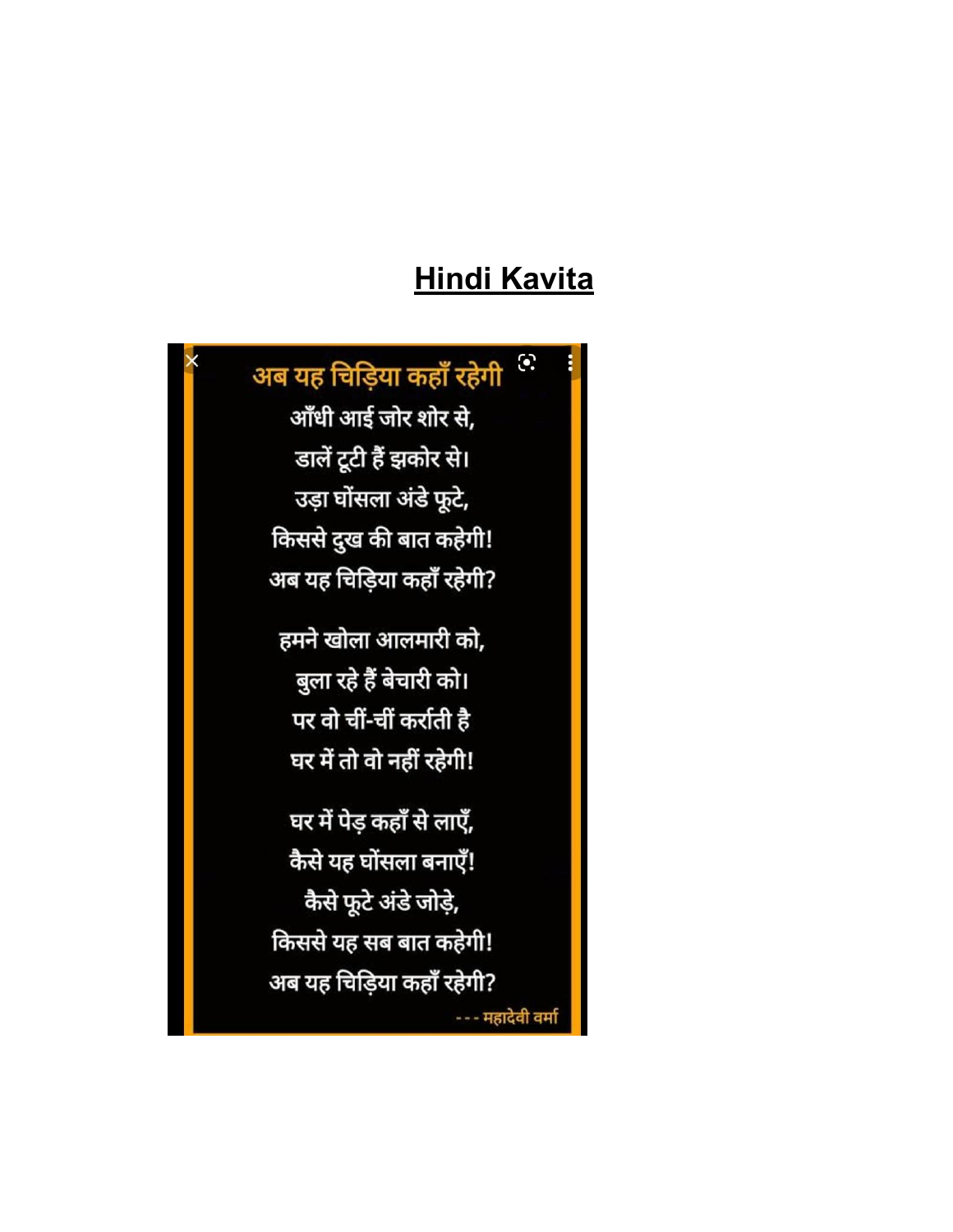## **English Poem**

#### The Hag

The Hag is astride, This night for to ride; The Devil and she together; Through thick and through thin Now out and then in, Though ne'er so foul be the weather.

A thorn or a burr She takes for a spur With a lash of a bramble she rides now; Through brakes and through briars O'er ditches and mires She follows the Spirit that guides now.

No beast, for his food Dares now range the wood, But hushed in his lair he lies lurking; While mischiefs, by these, On land and on seas, At noon of night are a-working.

The storm will arise And trouble the skies; This night, and more for the wonder, The ghost from the tomb Affrighted shall come, Called out by the clap of the thunder.